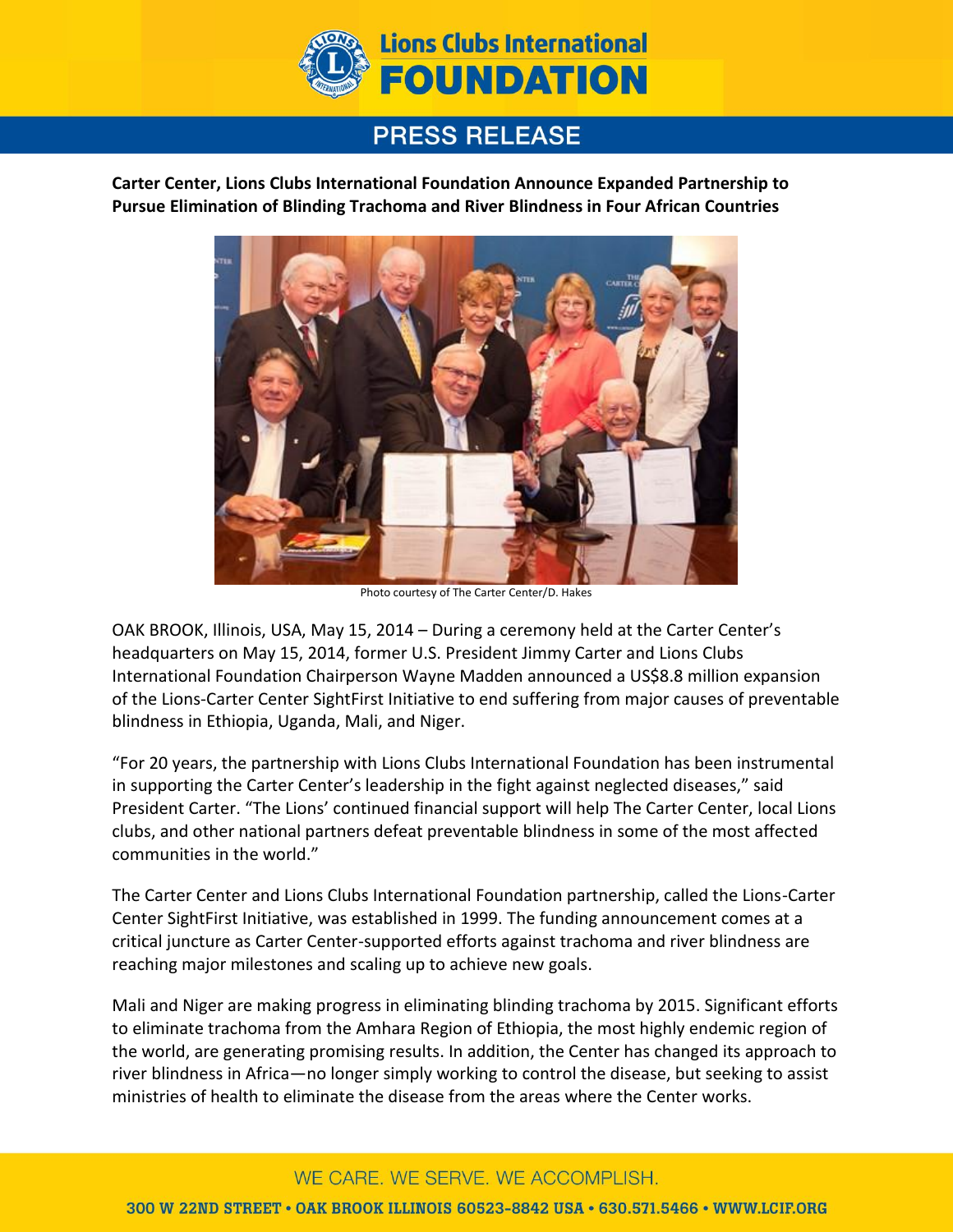

# **PRESS RELEASE**

"Lions have a long history of preserving sight, so it's an honor to work with The Carter Center and our fellow Lion, President Carter, to help eliminate river blindness and blinding trachoma in African nations where we're needed most," said Lions Clubs International Foundation Chairperson Wayne Madden. "Together, we are working toward a future free from the unnecessary suffering caused by river blindness and trachoma."

Local Lions clubs will help mobilize impacted communities to participate in mass drug administration, eyelid surgery campaigns, health education, and latrine construction. Lions also will serve as community advocates by working with local leaders to increase participation in activities related to river blindness and trachoma in their communities. Since 1994, Lions Clubs International Foundation has awarded US\$42 million in grants to The Carter Center.

President Carter's Lions Clubs History

President Carter has been a Lion for 61 years, since his return to Plains, Georgia, after a career in the Navy as a submariner. Beginning with small service projects like giving blood and collecting eyeglasses, President Carter took on additional leadership roles in the association and was elected district governor and later chairperson of all district governors in Georgia in 1968.

"Through my involvement in Lions, I received a greater awareness of the outside world and of the many opportunities that exist to serve other people," said President Carter. "These experiences led me to go into politics and to establish The Carter Center after I left the White House."

Read more about President Carter and the Lions-Carter Center partnership in LION Magazine.

###

#### The Carter Center

"Waging Peace. Fighting Disease. Building Hope." A not-for-profit, nongovernmental organization, The Carter Center has helped to improve life for people in more than 70 countries by resolving conflicts; advancing democracy, human rights, and economic opportunity; preventing diseases; and improving mental health care. The Center was founded in 1982 by former U.S. President Jimmy Carter and his wife, Rosalynn, in partnership with Emory University, to advance peace and health worldwide. Please visit www.cartercenter.org to learn more about The Carter Center.

### WE CARE, WE SERVE, WE ACCOMPLISH.

300 W 22ND STREET • OAK BROOK ILLINOIS 60523-8842 USA • 630.571.5466 • WWW.LCIF.ORG